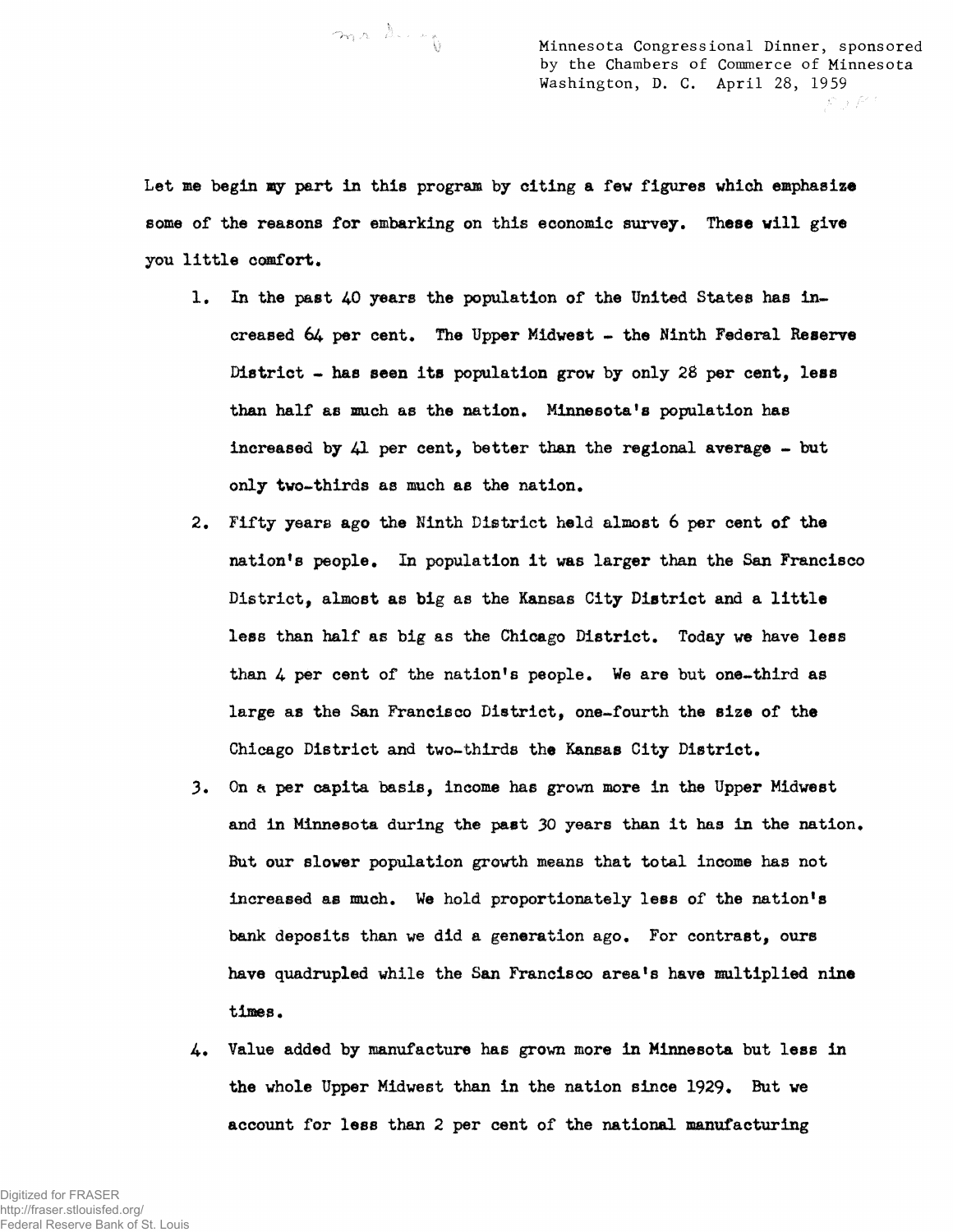output with 3 per cent of the national population.

Why have these developments occurred and what can we do to change this picture for the better? These are the basic questions which we hope the economic survey will provide some answers for. These answers simply are not available now. A former boss of mine used to observe that people know a lot of things that just are not so. We suspect that some of the glib answers that can be given to account for past developments or to point toward the future Just are not so. We believe it will take hard digging to get at the real facts, but we hope to get those facts and then we hope the people of the region can do something with them.

let me outline briefly what we propose to do.

The emphasis in this program will be on analytical economic research rather than on the gathering of statistics. The study will give full emphasis to the natural resource potential of the region, but in relation to comprehensive projections of future consumer, producer and government demands. From a development point of view, resources do not have economic value unless a demand exists for the goods that can be produced from the resources.

Phase 1. How does the present economy of the Upper Midwest operate? A necessary starting point will be a comprehensive analysis of all existing economic activities in the region from the standpoint of employment, production, income and resource utilization. For each sector of the regional economy and for sub-areas, it is important to know ~

- a. whether economic activities depend upon local, regional or national markets, and
- b. the location of other competing activities in the same field.

2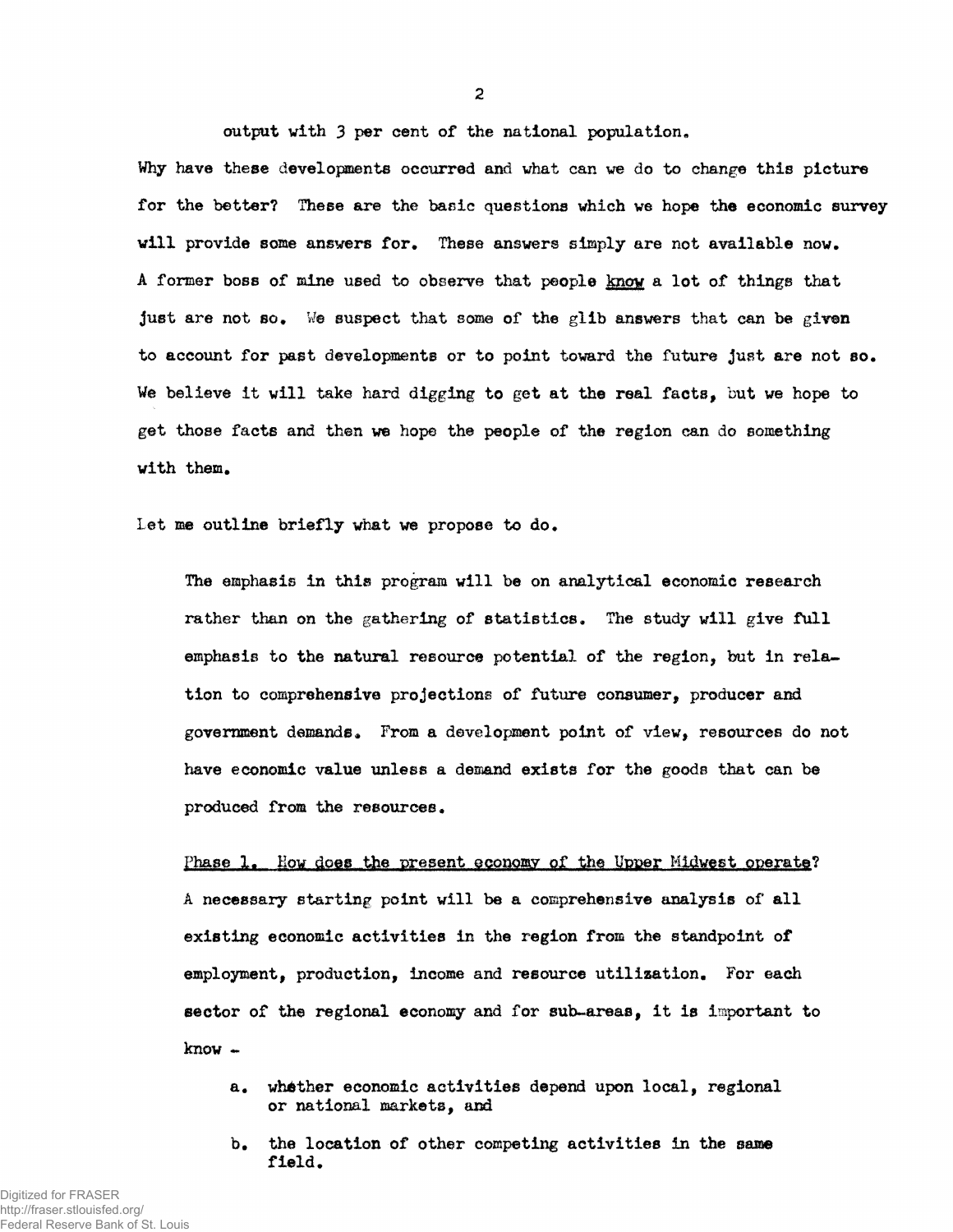It Is also essential to know about the successes and failures of economic activities that have been or are presently operating in the area and to identify the influences of local, regional, or national factors and of private and public policies on regional activities.

A thorough investigation of the present economy can give a realistic understanding of the economic strengths and weaknesses of the region.

## Phase 2. What are the growth prospects for PRESENT activities in the region?

The proposed study program will give first emphasis to an examination of the expansion possibilities in the many important industries and other activities now located in the region. Expansion prospects in these activities will be investigated through extensive field work inside and outside of the region, in present and potential market areas for Upper Midwest products. The field investigation will place heavy reliance on the expert judgments of farmers, businessmen, and technically qualified people as to prospects for future expansion.

Phase 3. What NEW activities can be developed in the Upper Midwest? In surveying the possibilities for attracting new activities to the region, consideration will be given to

- a. present types of production not now in the area, but which are likely to be expanding, and
- b. new products and new processes which are developing out of scientific research.

As a preliminary step, the requirements for these growth industries will have to be matched with the resources and locational character-

3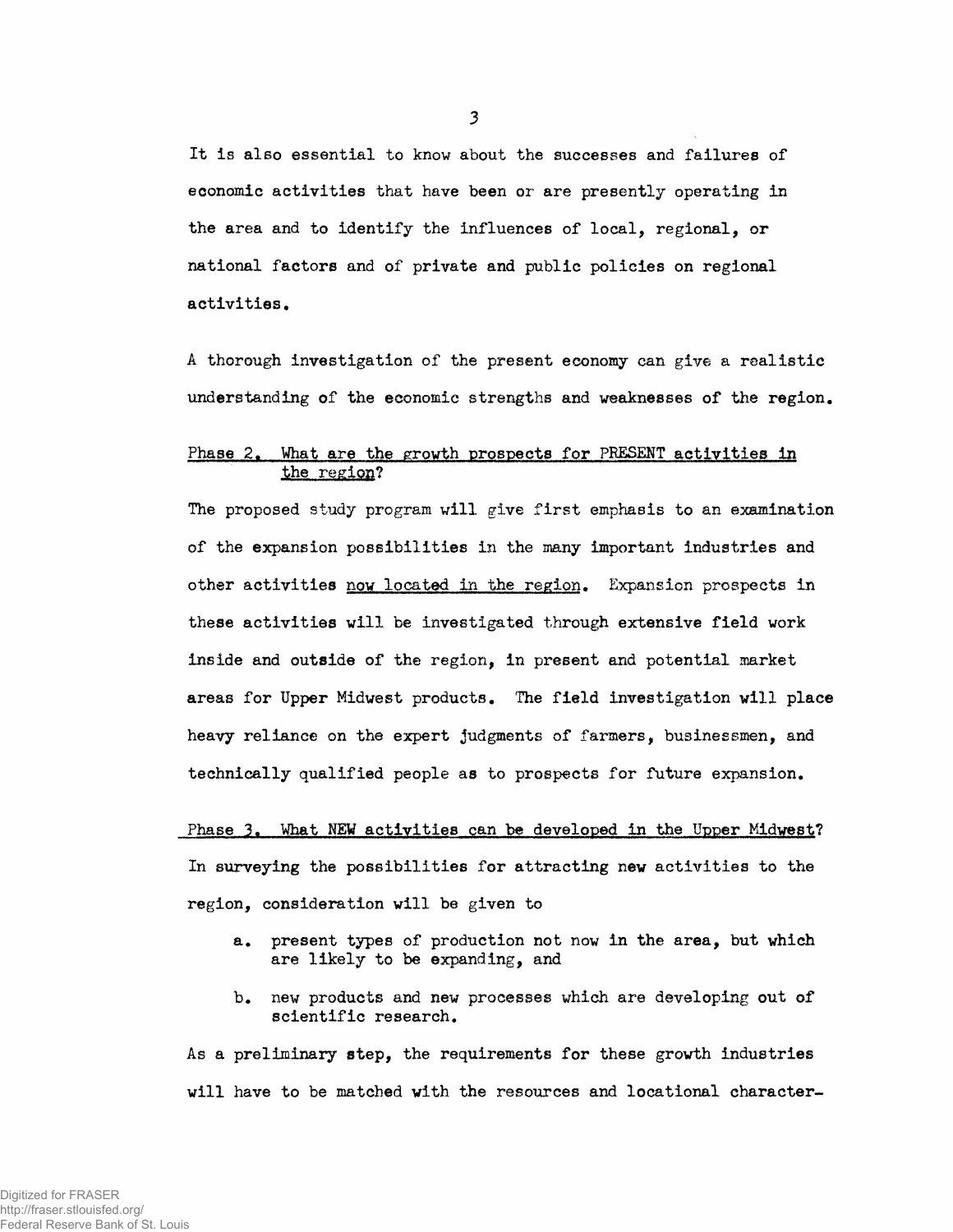istics of the Upper Midwest region. As a second step, detailed engineering-economic feasibility studies should be undertaken for some of the outstanding expansion possibilities.

## Phase *A.* Special Studies of Regional Growth Factors

A look ahead may indicate that certain location factors will be of crucial gensral importance in the establishment of new facilities. Such crucial location factors might be sources of industrial water, water transportation, low cost electric power or supplies of technically trained personnel. Special detailed investigations of these crucial location factors may document the special regional advantages of the Upper Midwest region or may indicate that certain development programs must be undertaken in the region in order for the area to be competitive.

## Phase 5. What are the principal barriers to regional growth?

It is important to show either that certain popularly accepted reasons for failure to achieve economic development are true, false, or inadequate, so that the real barriers can be recognized and dealt with. Where barriers are real rather than imaginary, the research program should provide basis for corrective action programs.

## Phase 6. Action Recommendations and Implementation

The Upper Midwest Research and Development Council will have only a small central research staff. A large share of the actual research, therefore, will be undertaken on a cooperative or subcontract basis by established institutions in the region. In each case, the assignment will be made on